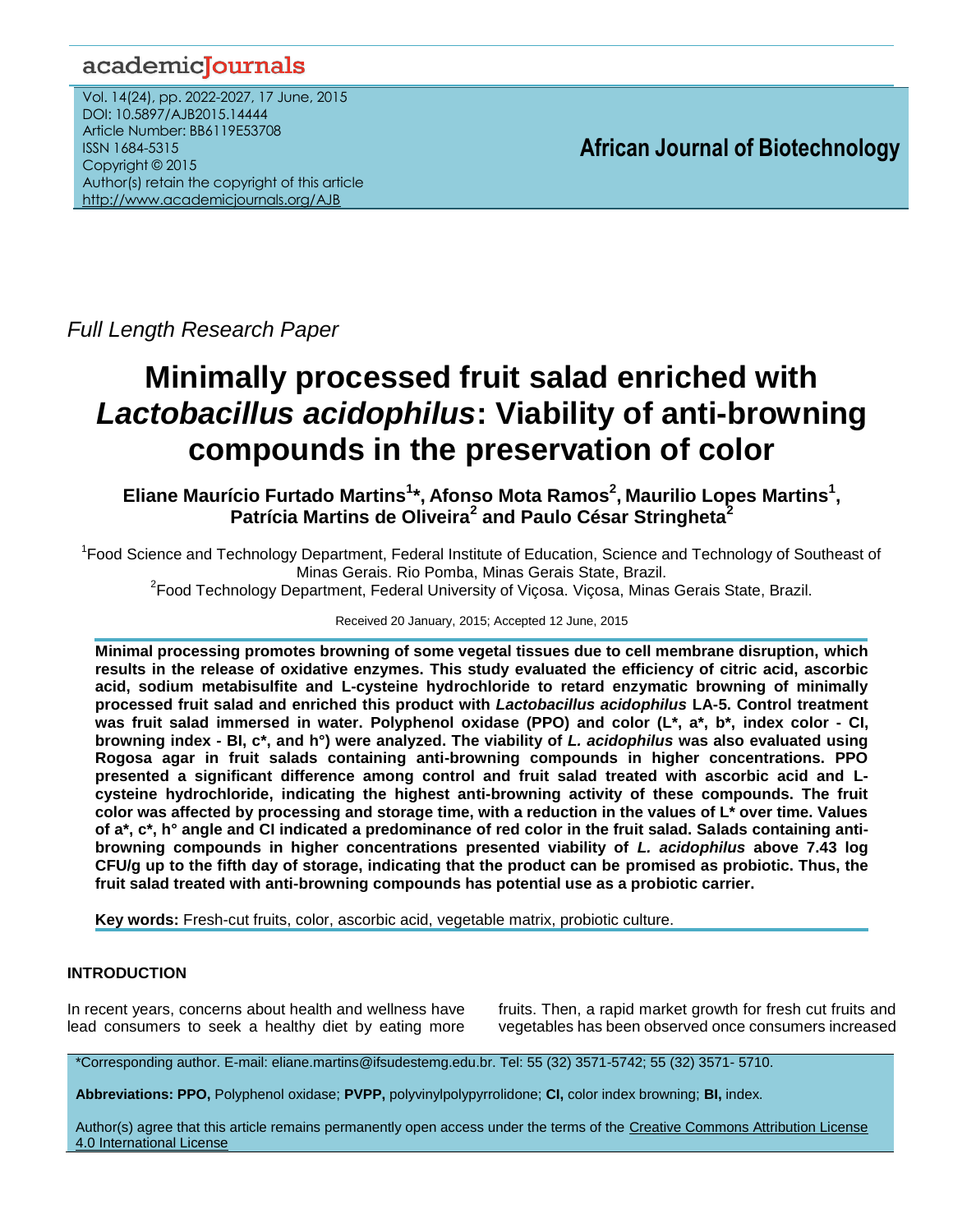demand for high nutritive value, convenience and freshlike quality (Rico et al., 2007; James and Ngarmsak, 2010). According to De Ancos et al. (2011), minimally processed fruits and vegetables are plant products that have been subjected to physical changes to maintain their freshness. Fruit mixes, in which two or more fruits are combined to obtain a product with special characteristics, are often used to meet consumer needs regarding flavor, texture and the nutritional value of fruit (Rojas-Graü et al., 2011). Some studies focus on the use of probiotic microorganisms in minimally processed fruit (Rößle et al., 2010a, b; Alegre et al., 2011) and in juices from fruits and vegetables (Yoon et al., 2004; Yoon et al., 2005; Yoon et al., 2006; Sheehan et al., 2007). These products have presented promising results and as such are considered promoters of health and wellness. Probiotic microorganisms benefit the host organism by balancing intestinal microbiota. Microorganisms of the genus *Lactobacillus* are among the most commonly used as probiotics in food applications (Soccol et al., 2010). Fermented milk products are generally good carrier matrixes for these microorganisms. However, other food matrixes have been studied as potential carriers for probiotic microorganisms. According to Soccol et al. (2010) and Vitali et al. (2012), raw and processed fruits may provide an ideal substrate for probiotic cultures since they contain essential nutrients for microorganism multiplication, such as minerals, vitamins, antioxidants and fibers. Furthermore, the use of fruit matrixes as probiotic carriers allows the consumer to choose probiotic foods free of cholesterol and lactose constituents present in dairy products.

However, a major problem with minimally processed fruits is their short shelf life, caused by enzymatic or microbial deterioration that causes undesirable visual effects on food (Rößle et al., 2009; Rojas-Graü et al., 2009). The process of peeling and cutting promotes the release of enzymes, causing the fruit surface to brown and negatively affecting product appearance (Ragaert et al., 2011). Thus, researchers are constantly looking for new ways to extend the shelf life of minimally processed fruits. Among these technologies, the use of antibrowning compounds, such as cysteine, ascorbic acid, citric acid and sulfite, which act to inhibit enzymatic browning, have emerged as potential alternatives (Baldwin and Bai, 2011).

In this context, some of the anti-browning agent, such as ascorbic acid acts as an oxygen scavenger and it is benefic to the probiotic food. Oxygen content and redox potential have been show to be important factors that contribute for the viability of probiotic bacteria during the shelf life of the food. According to Barbagallo et al. (2012), ascorbic acid acts as scavenger by removing the molecular oxygen from the reactions catalyzed by PPO and moreover it has a chelating effect on Cu present on prosthetic group of the polyhenol oxidase enzyme. So its action anti-browning promotes a favorable environment to the probiotic bacteria in fruits. Dave and Shah (1997)

evaluated the viability of probiotic bacteria in yogurt supplemented with four levels of ascorbic acid and they verified that the addition of ascorbic acid favored the viability of *Lactobacillus delbrueckii* ssp. *bulgaricus*.

Therefore, considering the sensitivity of fruits to enzymatic browning and the positive effect that the antibrowning agents could promote on the viability of probiotic culture, this study aimed to evaluate the efficiency of citric acid, L-cysteine hydrochloride, ascorbic acid and sodium metabisulfite in minimally processed fruit salad enriched with *Lactobacillus acidophilus*, as well as to determine the viability of *L. acidophilus* in this minimally processed food product.

## **MATERIALS AND METHODS**

#### **Minimal processing of fruits, fruit salad preparation and inoculation with** *L. acidophilus*

Pineapple, banana, guava, apple, papaya and mango were selected in the Rio Pomba, Minas Gerais, Brazil, market for fruit salad preparation. These fruits were obtained at ripening stage and sent to the Fruit and Vegetable Processing Unit at the Food Science and Technology Department at the Federal Institute of Education, Science and Technology of Southeast of Minas Gerais. Fruits were washed in tap water to eliminate dirt and impurities. Following this, fruits were immersed in water at 5°C with sodium dichloroisocyanurate (Sumaveg® , Diversey Lever) with an active residual chlorine concentration of 200 mg/L for 20 min. Afterward, fruits were peeled and manually cut using stainless steel knives. After cutting, fruit salads were prepared using the same proportion of fruits in each salad. Prepared fruit salads were immersed in a citric acid and sodium citrate buffer solution containing approximately 10 <sup>10</sup> CFU/mL of *L. acidophilus* LA-5 (Christian Hansen® ). This strain is recognized as probiotic being widely used in the food industry. The probiotic culture was prepared and added to fruit salads according to Rößle et al. (2010a). Initially, the probiotic culture was activated twice in Man Rogosa Sharpe broth (MRS) and kept at 37°C for 18 h. The probiotic culture was then activated in MRS broth for 16 h, and centrifuged at 5°C for 15 min at 7000 *g* in a centrifuge model Sorvall Biofuge Stratos (Thermo Scientific). The broth supernatant was discarded and the obtained probiotic cell pellet was aseptically resuspended in a buffer consisting of a 1:1 ratio of citric acid and sodium citrate, pH 3.8 in order to wash cells. Then, it was centrifuged again in the same conditions. Afterwards, for each gram of probiotic cells it was added 10 mL of buffer solution of citric acid: sodium citrate (1:1, pH 3.8) to obtain at least  $10^{10}$  cells/mL.

Finally, 1 mL of probiotic cell suspension was added to each gram of fruit salad to obtain this food containing *L. acidophilus*. The salads were in contact with the probiotic cell suspension for 15 min at 5°C. The control treatment was a minimally processed fruit salad without the addition of *L. acidophilus*.

#### **Treatment of fruit salad with anti-browning compounds**

To evaluate the effectiveness of the anti-browning compounds, salads containing *L. acidophilus* were immersed in 1 and 2% citric acid, 1 and 2% ascorbic acid, 0.01 and 0.03% sodium metabisulphite and 0.5 and 1% L-cysteine hydrochloride. Fruit salads were immersed for 3 min at 5°C. The control treatment was a fruit salad immersed in water. Fruit salads (1,000 g) were drained to remove excess solution, packed in polypropilene containers of 00 g and 2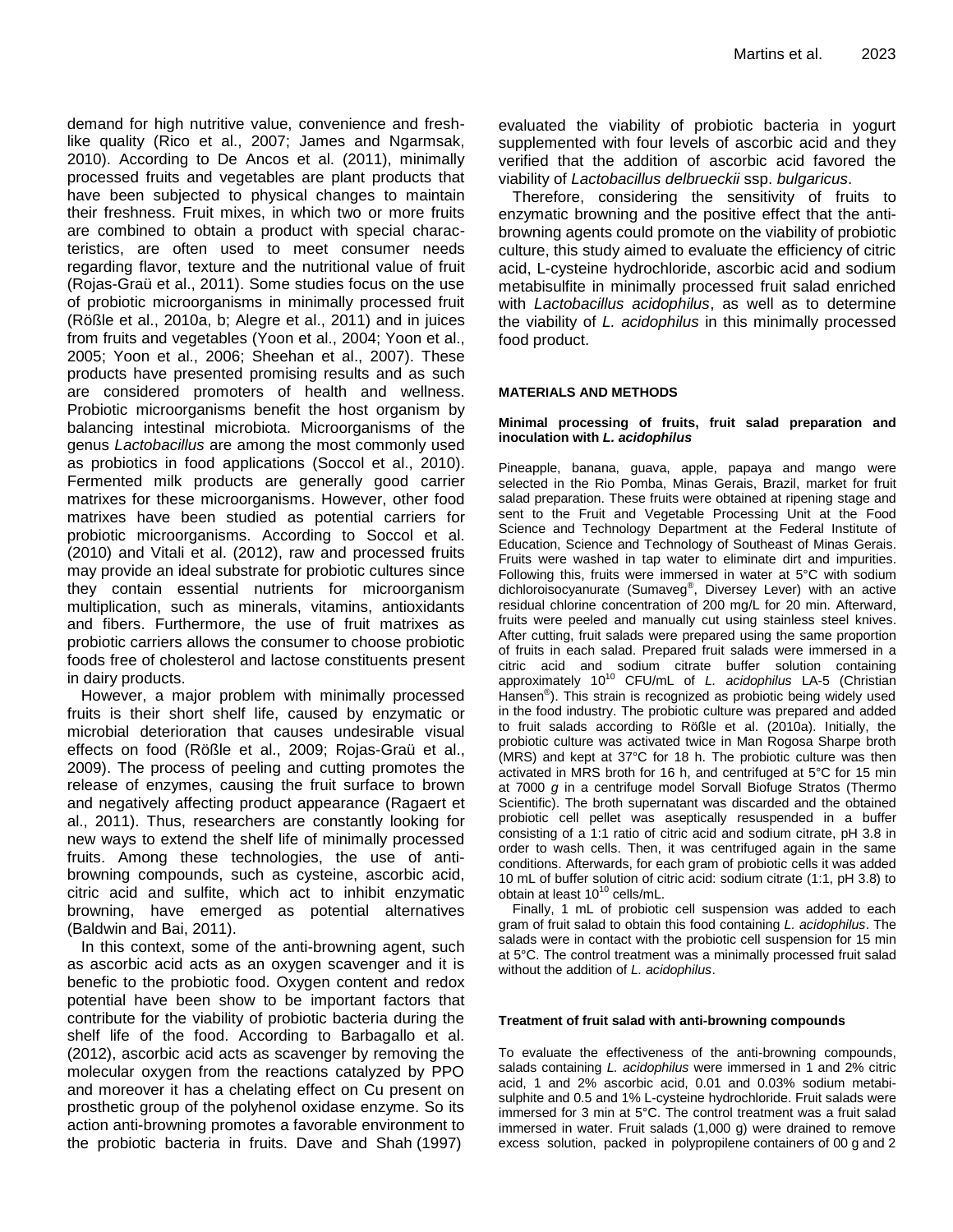stored at 8°C for further analysis at 0 hour and after 24, 72 and 120 h of processing. All experiments were done in three replicates.

#### **Determination of polyphenol oxidase (PPO) activity**

The PPO activity of the control (without probiotic and anti-browning compounds) and the fruit salad containing *L. acidophilus* that was previously immersed in the anti-browning compounds was determined at 0 h and after 24, 72 and 120 h of processing, according Teisson (1979). The extract was obtained by macerating 10.02 g of fruits (1.67 g of each one) with 0.5 g of polyvinylpolypyrrolidone (PVPP), three drops of Triton X-100 and 20 mL of 0.05 M phosphate buffer (pH 7), kept refrigerated. The homogenate was immediately filtered through a cheese cloth and centrifuged for 10 min at 5000 *g* at 0°C in a centrifuge model Sorvall Biofuge Stratos (Thermo Scientific). The resulting supernatant was used to determine enzymatic activity. An aliquot of 1 mL of the obtained supernatant was added to 3.6 mL of 0.1 M phosphate buffer (pH 7) and 0.1 mL of 10 mM catechol that was left for 30 min in a water bath at 30°C. Afterward, the reaction was interrupted by adding 1.6 mL of 2 N perchloric acid. The enzymatic activity of polyphenol oxidase was expressed as units per gram of fresh weight per minute (U/g/min). One unit corresponded to the enzymatic activity capable of altering 0.001 absorbance at 395 nm.

#### **Color determination**

The surface color of the fruit salads was evaluated after inoculation with *L. acidophilus* and treatment with anti-browning compounds. The fruit surface color was measured using the colorimeter MiniScan EZ, HunterLab (Reston, Va., USA) at 0 h and after 24, 72 and 120 h of processing. Color determination was performed in reflectance mode by direct reading of the coordinates L\*, a\* and b\*, using the CIELAB L\* scale, where L\* measures lightness and varies from 0 (black) to 100 (white),  $a^*$  measures the tonality, from  $+a$ (red) to -a (green), and b\* measures the saturation, from +b (yellow) to -b (blue). The color index (CI), which measures the color of the product, was determined according to Mazzuz (1996):  $CI = 1000 \times$  $a^*$  /  $L^*$  x  $b^*$ . The browning index (BI) was determined according to Palou et al. (1999): BI =  $[100 (X-0.31)]/0.172$ , where  $X = (a^* +$ 1.75L\*) /  $(5.645L^* + a^* - 3.02b^*)$ . The color intensity or chroma  $(C^*)$ and hue angle (h°) were calculated according to McGuire (1992): c\* =  $[(a^*) + (b^*)]^{-1/2}$  and h° = arctan (b\*/a\*). To measure color, control and treated fruit salads were crushed and placed on a glass plate, and values of L\*, a\* and b\* for each sample were read directly from the product. It was used at the same quantity of each fruit to measure the color.

#### **Viability of** *L. acidophilus* **in minimally processed fruit salads**

Samples of fruit salads (25 g) were homogenized in 225 mL of peptone saline solution (0.85% NaCl and 0.1% peptone). Serial dilutions were performed and cultured by the pour-plate method, in which 1 mL of the respective dilutions was added to a small amount of Rogosa SL agar (Himedia) in Petri dishes. Following this, the Petri dishes were kept in anaerobic jars at 37°C for 72 h. The viability of *L. acidophilus* was determined in the control treatment as well as in the fruit salads treated with anti-browning compounds at the highest concentrations (2% citric acid, 2% ascorbic acid, 0.03% sodium metabisulphite and 1% L-cysteine hydrochloride) at 0 h and after 120 h of fruit salad preparation in order to demonstrate that they do not inhibit the growth of probiotic bacteria. All fruit salads were stored at 8°C.

#### **Statistical analyses**

For the anti-browning compound experiments, we used a completely randomized statistical design using subdivided plots. This consisted of eight treatments and one control in the plots, with 3 replicates. Subplots were differentiated by assessments over storage time (0, 24, 72 and 120 h). The viability of *L. acidophilus* was evaluated using a completely randomized design with three replicates and a 4x2 factorial design. In this factorial design, four anti-browning compounds (1% L-cysteine hydrochloride, 2% ascorbic acid, 2% citric acid, 0.03% sodium metabisulfite) and two storage times (0 and 120 h) were evaluated. Analysis of variance (ANOVA) and the Dunnett's test for multiple comparisons among means were used to analyze the results, considering a 5% level of significance, using the R software (R Core Team, 2012).

# **RESULTS AND DISCUSSION**

The color of the fruits present in the salad was affected by processing (Table 1) and storage time. The polyphenol oxidase activity presented significant differences (*p<0.05*) among the control treatment and fruit salads treated with 1 and 2% ascorbic acid and those treated with 0.5 and 1% L-cysteine hydrochloride. These results indicate that ascorbic acid and L-cysteine hydrochloride were the best browning inhibitors, since these treatments presented lower enzyme activity than the fruit salads treated with 0.01 and 0.03% sodium metabisulfite and those treated with 1 and 2% citric acid. Sodium metabisulfite and citric acid did not differ significantly from control treatment, presenting an average PPO activity value of 1.67 U/g/min (Table 1). However, we verified with the naked eye that apple and banana present in fruit salads treated with 0.5% L-cysteine hydrochloride showed undesirable pinkish surface coloration over storage time. Melo and Vilas Boas (2006) found that the lower the concentration of cysteine, the higher the pinkish intensity in minimally processed 'apple' banana. According to Richard-Forget et al. (1992), this is probably due to the regeneration of phenols when the applied amount of cysteine is low, which probably explains the pink coloration in apple and banana treated with only 0.5% of this anti-browning compound. The browning of vegetal tissues is due to disruption of the cell membrane during the processing, which promotes the release of enzymes that come in contact with the phenolic substrates, thus having an uncontrolled oxidation, using molecular oxygen (De Ancos et al., 2011), as we observed in this work. The lightness (L\*) of fruit salads was not significantly different among treatments (*p>0.05*). However, storage time did have a significant effect (*p <0.05*) on this colorimetric parameter, as a result of the fruits salad browning over time (Figure 1A). Browning is an undesirable characteristic of minimally processed fruit. González-Aguilar et al. (2008) observed less browning in fresh cut mango treated with ascorbic acid, as we verified. Colorimetric parameters a\* and b\* did not present a significant difference (*p >0.05*) among treatments (Table 1).

However, storage time had a significant effect on these parameters (Figures 1B and 1C), occurring a increasing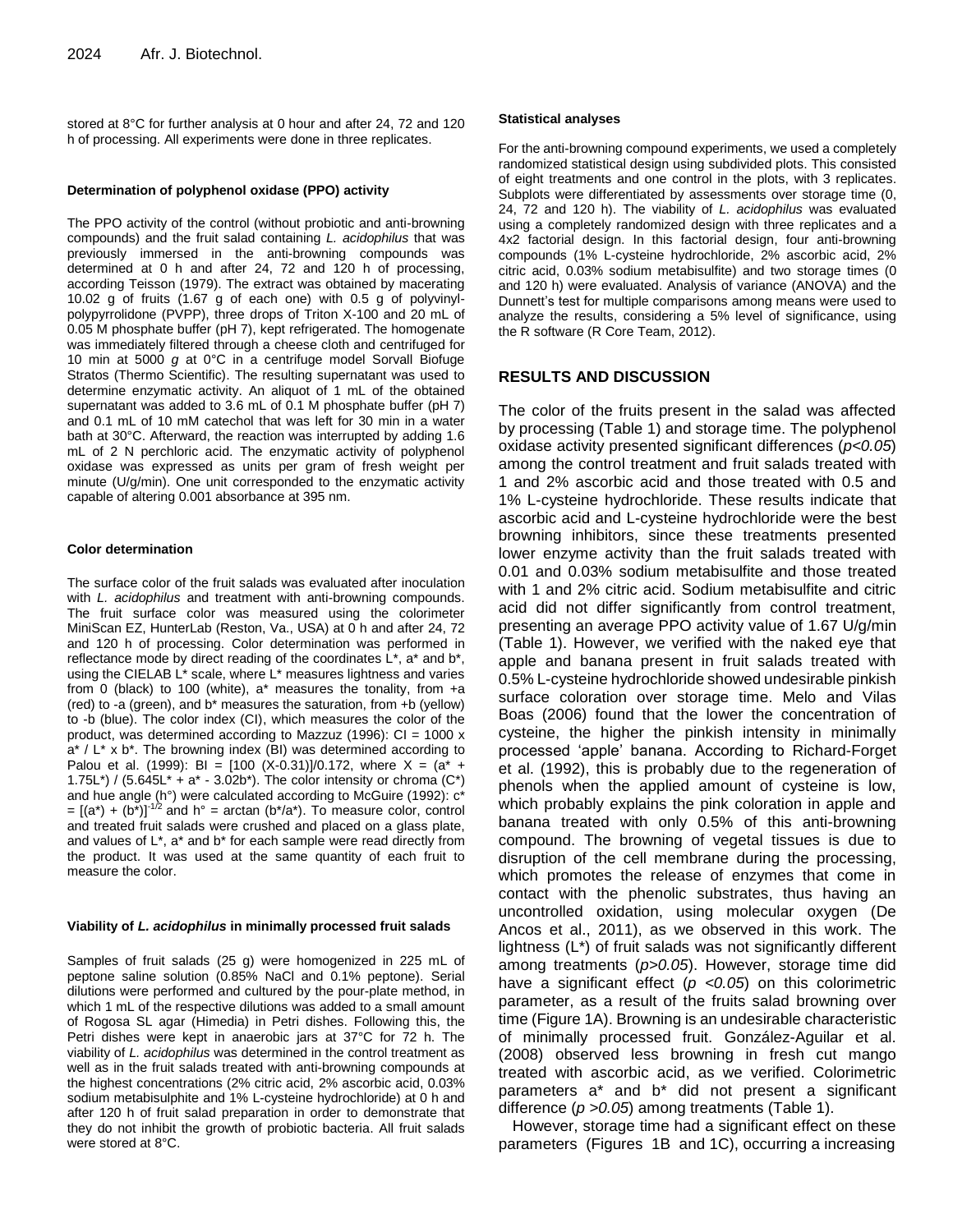| <b>Treatment</b>   | <b>PPO</b>          | Ŀ               | a*              | b*              | <b>CI</b>            | BI                  | $\mathbf{c}^*$     | h°                |
|--------------------|---------------------|-----------------|-----------------|-----------------|----------------------|---------------------|--------------------|-------------------|
| AA1                | $1.26^{b}$          | $57.60^a$       | $23.89^a$       | $33.51^{\circ}$ | $12.56^a$            | $112.66^a$          | 41.28 <sup>a</sup> | 1.26 <sup>a</sup> |
| AA <sub>2</sub>    | $1.23^{b}$          | $57.46^{\circ}$ | $23.70^a$       | $32.33^{a}$     | $12.85^a$            | $108.57^{\circ}$    | $40.13^a$          | 1 $24^a$          |
| CC <sub>05</sub>   | $1.30^{b}$          | $57.18^{a}$     | $23.99^{a}$     | $32.45^{\circ}$ | $12.98^{a}$          | $110.05^a$          | $40.30^{a}$        | 1.23 <sup>a</sup> |
| CC <sub>1</sub>    | $1.18^{b}$          | $59.04^{\circ}$ | $22.57^{\circ}$ | $33.43^{\circ}$ | $11.57^{\circ}$      | $107.12^a$          | $40.39^{a}$        | $1.34^{a}$        |
| <b>MS001</b>       | $1.67^a$            | $57.64^{\circ}$ | $22.40^a$       | $35.87^{\circ}$ | $11.11^a$            | $119.41^a$          | $42.40^a$          | $1.44^a$          |
| <b>MS003</b>       | $1.53^a$            | $58.65^{\circ}$ | $21.74^a$       | $34.66^{\circ}$ | $10.81^a$            | 111.27 <sup>a</sup> | $40.96^{\circ}$    | $1.44^a$          |
| AC <sub>1</sub>    | $1.65^a$            | $58.89^{a}$     | $21.83^{a}$     | $36.85^{\circ}$ | $10.09^{\mathrm{a}}$ | $119.13^{a}$        | $42.86^{a}$        | $1.50^{a}$        |
| AC <sub>2</sub>    | $1.44^{\circ}$      | $58.78^{a}$     | $22.75^a$       | $37.35^{\circ}$ | $10.48^a$            | $122.10^a$          | $43.80^{a}$        | $1.46^a$          |
| Cont.              | $1.67$ <sup>a</sup> | $56.69^{\circ}$ | $22.92^a$       | $34.12^a$       | $12.07^{\circ}$      | $116.74^a$          | $41.18^{a}$        | $1.34^{\circ}$    |
| <b>DMS-Dunnett</b> | 0.26                | 2.57            | 2.49            | 5.36            | 1.99                 | 20.72               | 4.96               | 0.20              |

Table 1. Mean values of polyphenol oxidase (PPO) activity (U/g/min) and color parameters (L<sup>\*</sup>, a<sup>\*</sup>, b<sup>\*</sup>, Cl, Bl, c<sup>\*</sup> and h<sup>o</sup>) of fruit salads treated with anti-browning compounds.

CI, color index; BI, browning index; AA1, 1% ascorbic acid; AA2, 2% ascorbic acid; CC05, 0.5% Lcysteine hydrochloride; CC1, 1% L-cysteine hydrochloride; MS001, 0.01% sodium metabisulphite; MS003, 0.03% sodium metabisulphite; AC1, 1% citric acid; AC2, 2% citric acid; Cont., Control. Mean values followed by the same letter in lowercase in the column have no significant difference at 5% of probability by Dunnett's test.



Figure 1. Regression equation and colorimetric coordinate determination coefficients L\* (A), a\* (B), and b\* (C) of minimally processed fruit salads treated with anti-browning compounds for 3 min at 5°C and stored for 120 h.

in a\* values which tend toward red, and a reduction of b\* values, which tend toward blue, during storage time.

Similar to our results, Pizato et al. (2013) observed increasing values of a\* in minimally processed apple over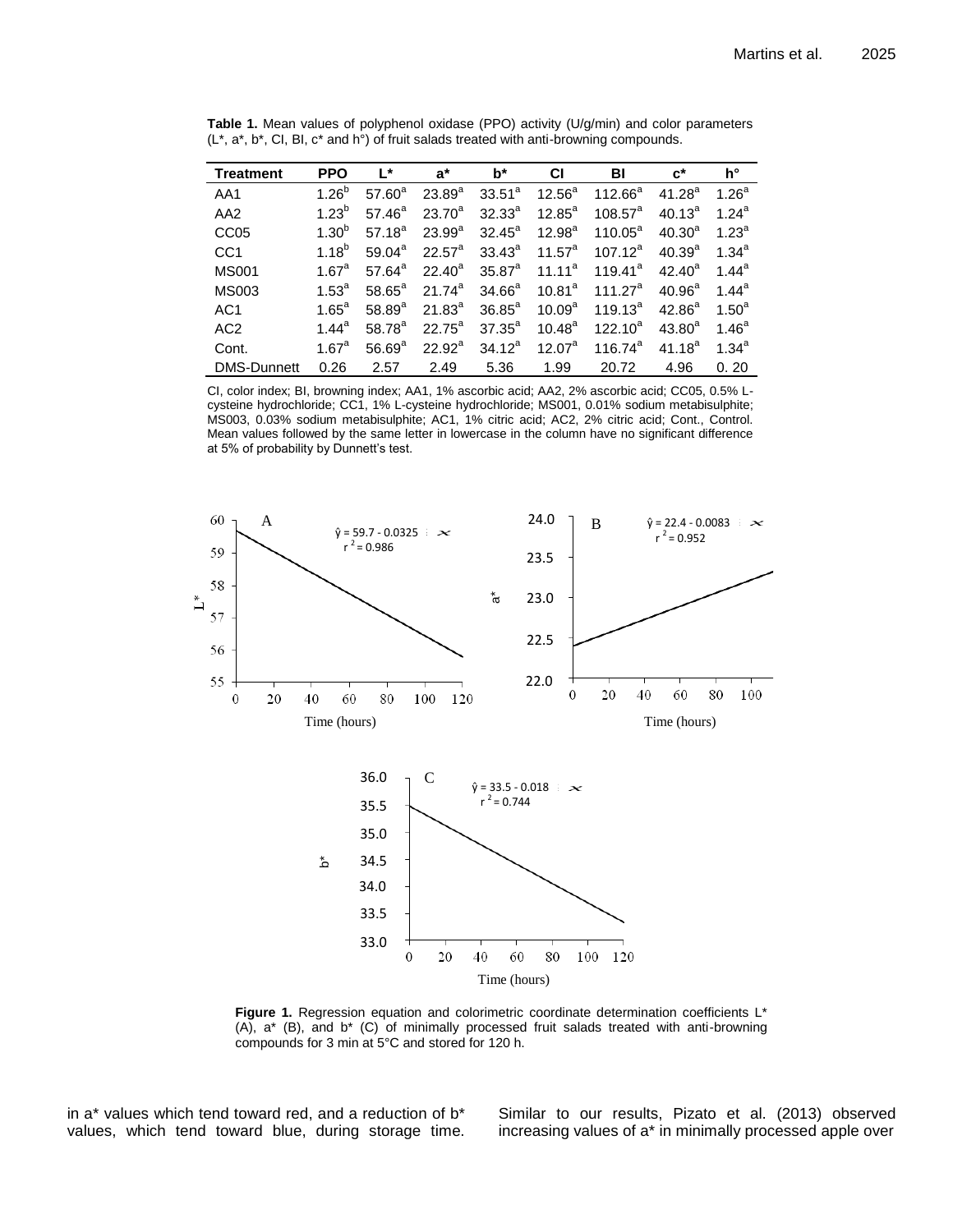

**Figure 2.** Regression equation and color index (CI) determination coefficient of minimally processed fruit salads treated with anti-browning compounds for 3 min at 5 °C and stored for 120 h.

storage time for the tested treatments. The color index (CI) ranges from -20 to +20, in which negative values indicate a greener fruit color and positive values indicate intense red coloration (Mazzuz, 1996). In the present study, fruit salads presented an increase in CI over storage time (*p<0.05*) (Figure 2). However, it was not observed significant differences (*p>0.05*) among treatments for this colorimetric parameter. The browning index (BI), which measures the purity of the brown color, increased over storage time in fruit salads at 8 °C (*p<0.10*). These results are in agreement with those of Javdani et al. (2013), who worked with minimally processed apple and observed increasing values of BI as a function of time. However, a significant difference among treatments was not observed (*p>0.05*) in this work (Table 1). Another colorimetric parameter assessed was the Chroma index (c\*), which denotes the saturation or color intensity. Smaller values of c\* correspond to weaker color patterns (matting color of an object), while higher values indicated stronger or brighter colors, with the latter being desirable in food products (Cardoso et al., 2007).

In this study, there was no significant difference among treatments (*p>0.05*) for this parameter, with an average c\* value of 41.47 (Table 1). Values of c\* close to zero indicate neutral colors (gray) and values around 60 indicate vivid colors. Thus, although the storage time negatively impacted the color intensity of fruit salads (*p<0.01*), these products retained brighter colors. Also, hue angle (h°) is a colorimetric parameter often used to express color variations in vegetable products (McGuire, 1992). Red is related to  $h^0$  equal to zero, while yellow is related to hº equal to 90º, green to 180º and blue to 270º. Fruit salads presented hº values ranging from 1.23° to 1.50° (Table 1), located in the first quadrant. These results showed the predominance of red coloration in the

**Table 2.** Mean values of lactic acid bacteria count (Log CFU/g) in minimally processed fruit salad treated with anti-browning compounds, at 0 h and after 120 h of processing and storage at 8°C.

| Time (h) |                 | Mean              |                   |                   |                   |
|----------|-----------------|-------------------|-------------------|-------------------|-------------------|
|          | CC <sub>1</sub> | AA2               | AC2               | <b>MS 003</b>     |                   |
| $\Omega$ | 8.53            | 8.42              | 8.50              | 8.38              | 8.46 <sup>a</sup> |
| 120      | 7.61            | 7.61              | 7.42              | 7.32              | $7.49^{b}$        |
| Mean     | 8.0 $7^A$       | $8.01^{\text{A}}$ | 7.96 <sup>A</sup> | 7.85 <sup>A</sup> |                   |

CC1, 1% cysteine hydrochloride; AA2, 2% ascorbic acid; AC2, 2% citric acid; MS 003, 0.03% sodium metabisulphite. Mean values followed by the same uppercase letter on the line or lowercase letter in the column are not difference according to the F test at 5% probability.

salads. The analysis of *L. acidophilus* viability in minimally processed fruit salads showed that the concentration of this probiotic microorganism ranged from 8.38 Log CFU/g in the fruit salad treated with 0.03% sodium metabisulphite to 8.53 log CFU/g in the fruit salad treated with 1% L-cysteine hydrochloride immediately after processing (time 0). Moreover, the anti-browning compounds in the highest concentrations did not affect (*p>0.05*) the viability of *L. acidophilus* (Table 2) showing that they could promote a favorable environment to the probiotic bacteria in the salad. However, after 120 h of storage at 8°C, we observed a significant reduction (*p<0.05*) in the viability of *L. acidophilus*. There was no growth of this bacterium in the control treatment. Rößle et al. (2010a) used *L. rhamnosus* GG in minimally processed apples treated with the antioxidant .<br>Natureseal<sup>®</sup> AS1 and found that after 10 days of storage, the product contained  $10^8$  CFU/g of this microorganism.

Published works are not clear regarding the minimum concentration of probiotic microorganisms needed to promote beneficial effects on the host organism. Some researchers suggest concentrations greater than  $10^{\circ}$ CFU/g (Dave and Shah, 1997; Saad, 2006) while others suggest concentrations of at least  $10^7$ -10 $^8$  CFU/g (Lourens-Hattingh and Viljeon, 2001). Thus, based on reviewed literature and considering that the developed fruit salads treated with different anti-browning compounds contained over 10<sup>7</sup> CFU/g of *L. acidophilus*, the developed fruit salads have potential for use as probiotic carriers. This high count of *L. acidophilus* does not promote deterioration of the product because it is maintained on cooling. Thus, the population is only viable, as found, once the salad is not stored in the optimum temperature for growth of *L. acidophilus*.

## **Conclusion**

Ascorbic acid and L-cysteine hydrochloride were more effective in retarding the enzymatic browning of fruit